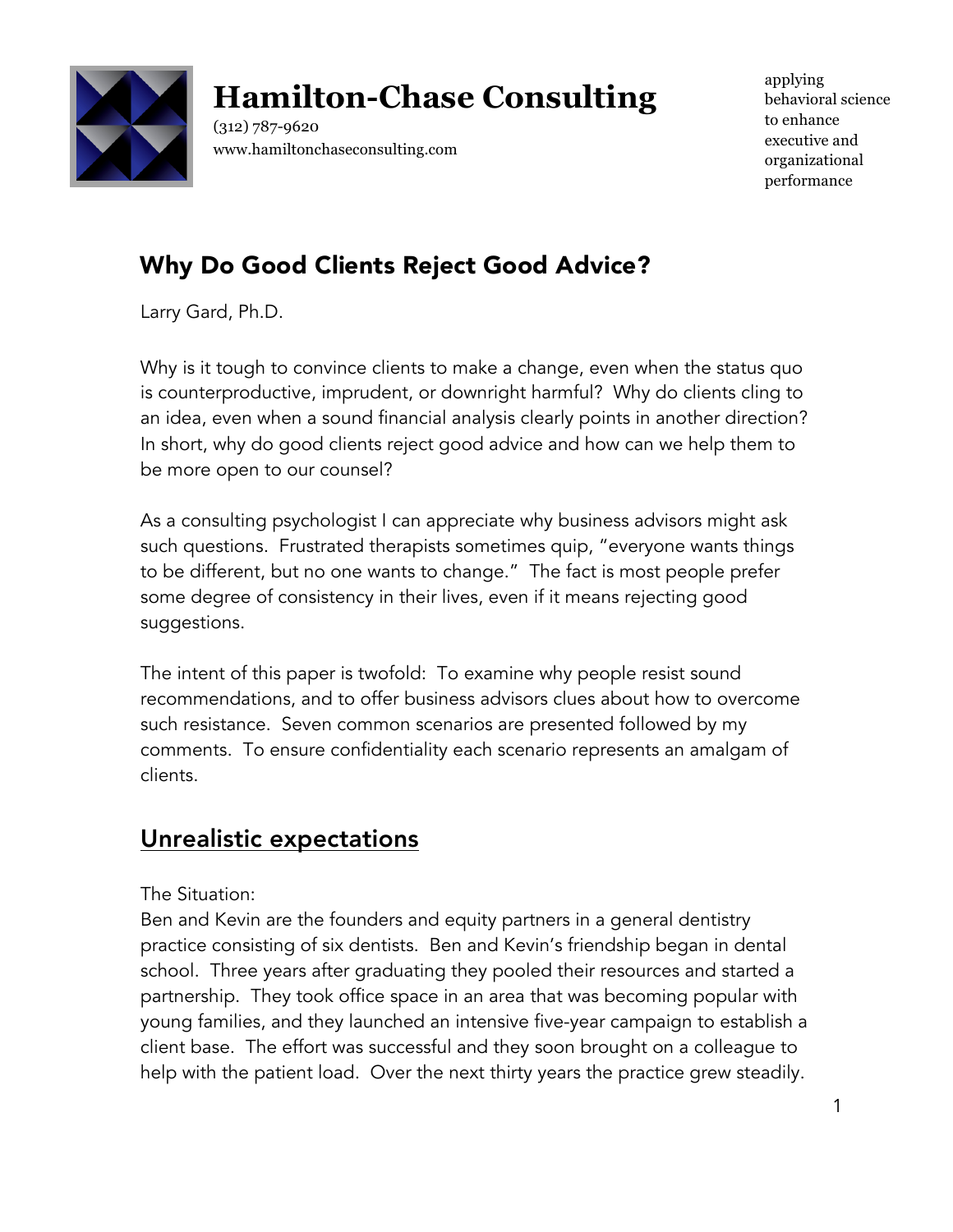Taking advantage of a dip in the commercial real estate market, they purchased a small office building and they recruited three additional dentists. Now in their early 60's, Ben and Kevin are working fewer hours and they've begun talking about selling. Their attorney connected them with an advisor who specializes in the sale of healthcare practices.

After weeks of analysis and meetings with Ben and Kevin, their advisor presented the partners with a recommended target price and some options for how to structure the sale. Ben and Kevin were convinced that the practice was worth at least \$25,000 more but they reluctantly agreed to move ahead. Over the next year their advisor brought three different potential buyers to the table, but all of them challenged the target price. They contended that the practice was now mature and it had little growth potential compared to practices that included cosmetic dentistry. They also noted that the office interior and major equipment had not been updated in ten years. Ben and Kevin were unmoved. They knew what it took to build their practice and they were not going to sell it for a penny less than the target price they had set. The advisor became frustrated with his clients, feeling that they were unreasonably rejecting what the market was clearly saying.

#### Consultant's comments:

I might begin the consultation by asking the advisor to describe Ben and Kevin. Chances are the description would include terms such as "professional, accomplished gentlemen." Indeed, Ben and Kevin have accomplished something, but they are looking backward. Because they are in a selling mode, Ben and Kevin are not thinking about the future value of the practice and yet that's exactly what the potential buyers are thinking about. The buyers' offers reflect the perceived value of the business from this point *forward*. To Ben and Kevin, these offers probably feel like a negative commentary on what they accomplished *previously*. The advisor ought to gently point out this distinction, and perhaps it should have been discussed even before the offers were presented.

That said it is unlikely that Ben and Kevin will be able to easily or completely shift their perspective. They will continue to feel as if their "baby" is being evaluated. Their advisor will need to find thoughtful ways to address the emotional aspects of this process. For example, although the buyers might have legitimate concerns about future growth potential, these should be conveyed in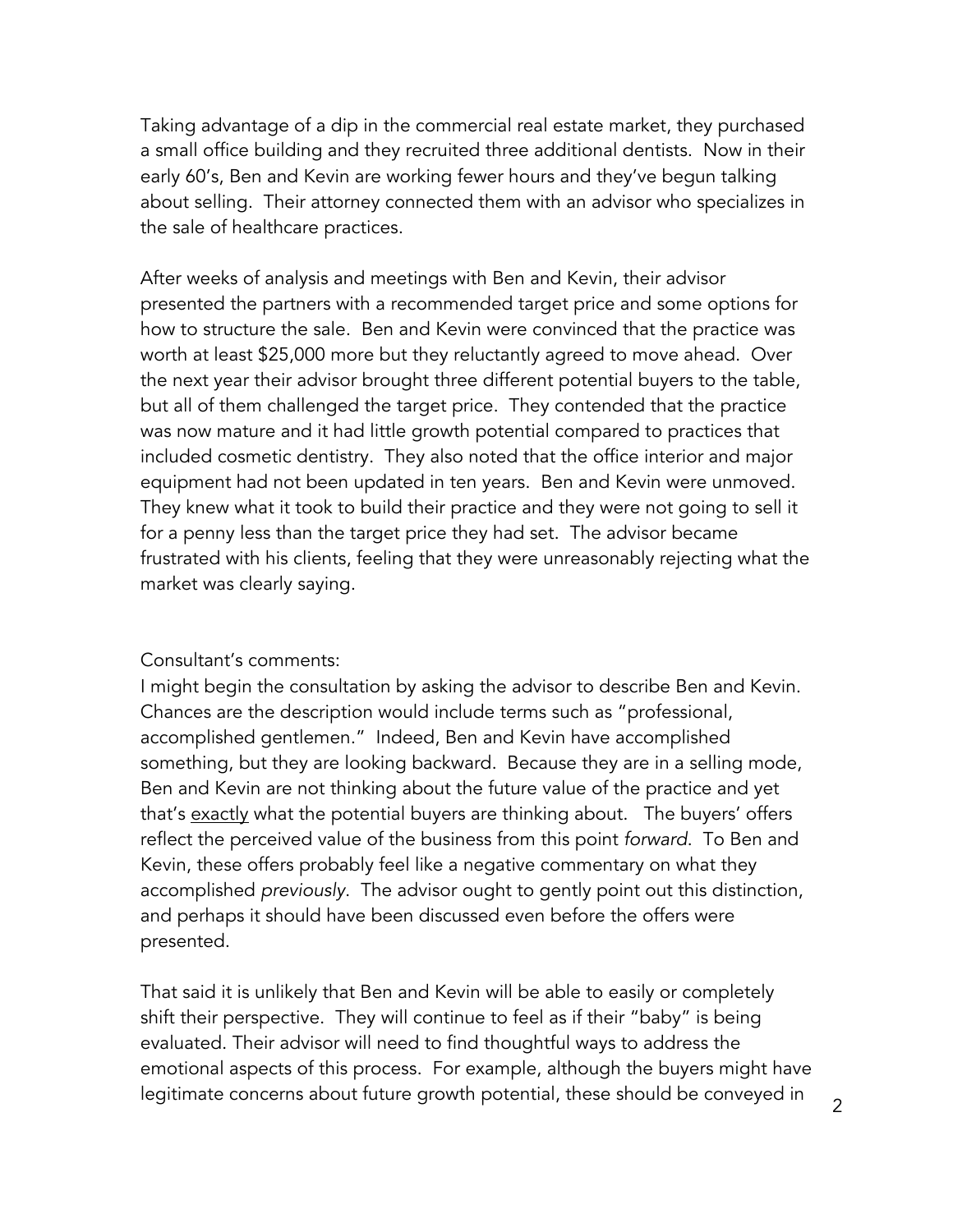a respectful manner that also acknowledges the valuable aspects of the practice. Ben and Kevin could stipulate that they be allowed to help craft the formal postsale announcement letter to patients, introducing the new owners and more importantly, highlighting the history of the practice.

### Reluctance to delegate

#### The Situation:

Roger is the founder and president of an eight-person architecture firm specializing in residential design. The firm recently won a high profile award for its work on an urban infill lot, and Roger was hoping that the publicity would help attract clients. At the same time, he was a bit anxious about whether he would be able to handle much more growth. He was already feeling overwhelmed at times between supervising the work of his team, managing the books, and developing new business. Roger recently turned 36, prompting him to think seriously about what he wanted his firm to look like by the time he was 40. He hired a business advisor to help him reach his goal of doubling both revenue and staff in the next four years.

Roger's advisor quickly recognized that in order for the firm to grow, Roger would need to focus most of his energy on new business development. It was something he enjoyed and did well (on those rare occasions when he was able to carve out the time to do it). If Roger was going to concentrate on bringing in more business he would need to promote one of his staff to a supervisory position. His advisor also suggested that he bring aboard a part-time CFO to manage the firm's finances. Roger concurred with his advisor, and they agreed that by their next meeting Roger would have a colleague in place to supervise operations, and he would have some potential CFO candidates lined up.

Six weeks later, Roger gave a resigned shrug when his advisor inquired about his progress. He said, "I've talked with my three most senior people and none want to take on supervisory responsibilities, and the part-time CFO's I've met with have no experience with residential architecture firms." The advisor was puzzled. He found it hard to believe that Roger's people wouldn't eagerly accept a promotion, and he questioned whether a part-time CFO would really need the sort of experience Roger was asking for. The advisor wondered to himself, *is Roger really on board with this plan?*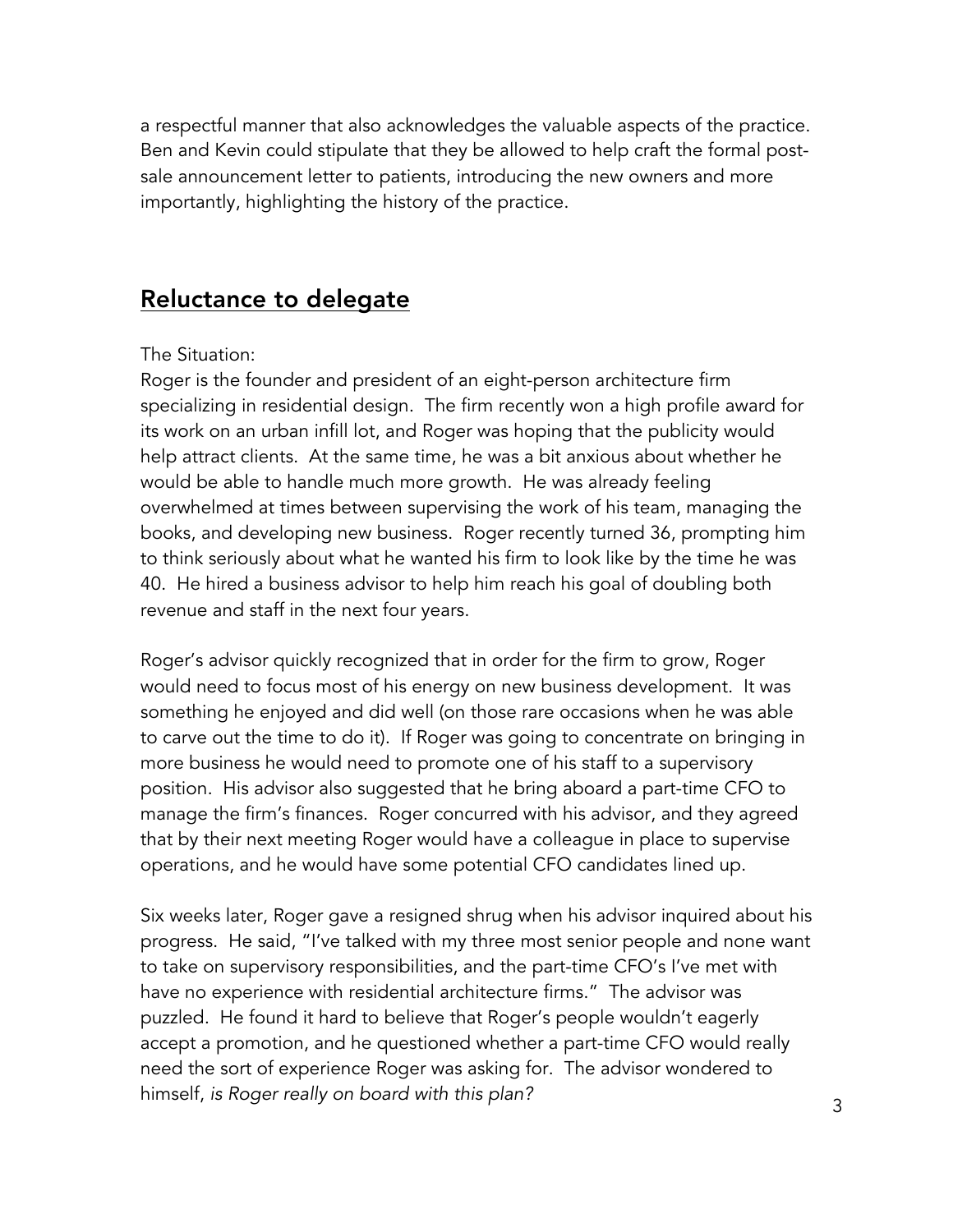#### Consultant's comments:

Based on his behavior, Roger seems ambivalent (if not downright reluctant) to delegate supervisory and fiscal responsibilities. Is he even aware of this? Assuming that Roger cannot readily acknowledge this obstacle, it's up to his advisor to help him see it. It would be unwise to directly confront Roger about his failure to delegate. You can't push a rope, and it's unlikely that simply telling Roger to delegate more will do the trick. Unless Roger recognizes the connection between his behaviors and how they impact progress toward his goal, he won't develop the insight he needs in order to change. For example, his advisor might ask, "if you're unable to convince someone to take over your supervisory responsibilities, how will that affect your ability to double your revenue?"

Similarly, Roger's insistence that a part-time CFO candidate have specific experience with a residential architecture firm seems excessive. It reflects his reluctance to delegate, but here too a head-on argument is unlikely to sway him. Instead, his advisor should connect his behavior to his goal, asking, "how will you double in headcount if you can't find a part-time CFO?"

Were Roger's colleagues truly not interested in a promotion? What took place in those conversations? Did Roger present it as a positive developmental opportunity or did he position it as essentially more work for the same salary? Did he make it clear that he would be diverting his energy elsewhere, or did he leave the impression that he would continue to oversee the day-to-day professional activities of his team? The advisor could ask Roger about these conversations and help him reassess how he might have come across.

Once Roger begins to take some steps towards delegation, it will be important for his advisor to acknowledge the progress. At that point he can also explore any discomfort on Roger's part that might cause him to sabotage the steps he's taken thus far. For example he could say, "Roger, I'm glad you were able to find a suitable CFO. It's a big step to let someone else take on some of your financial responsibilities. How does it sit with you so far?"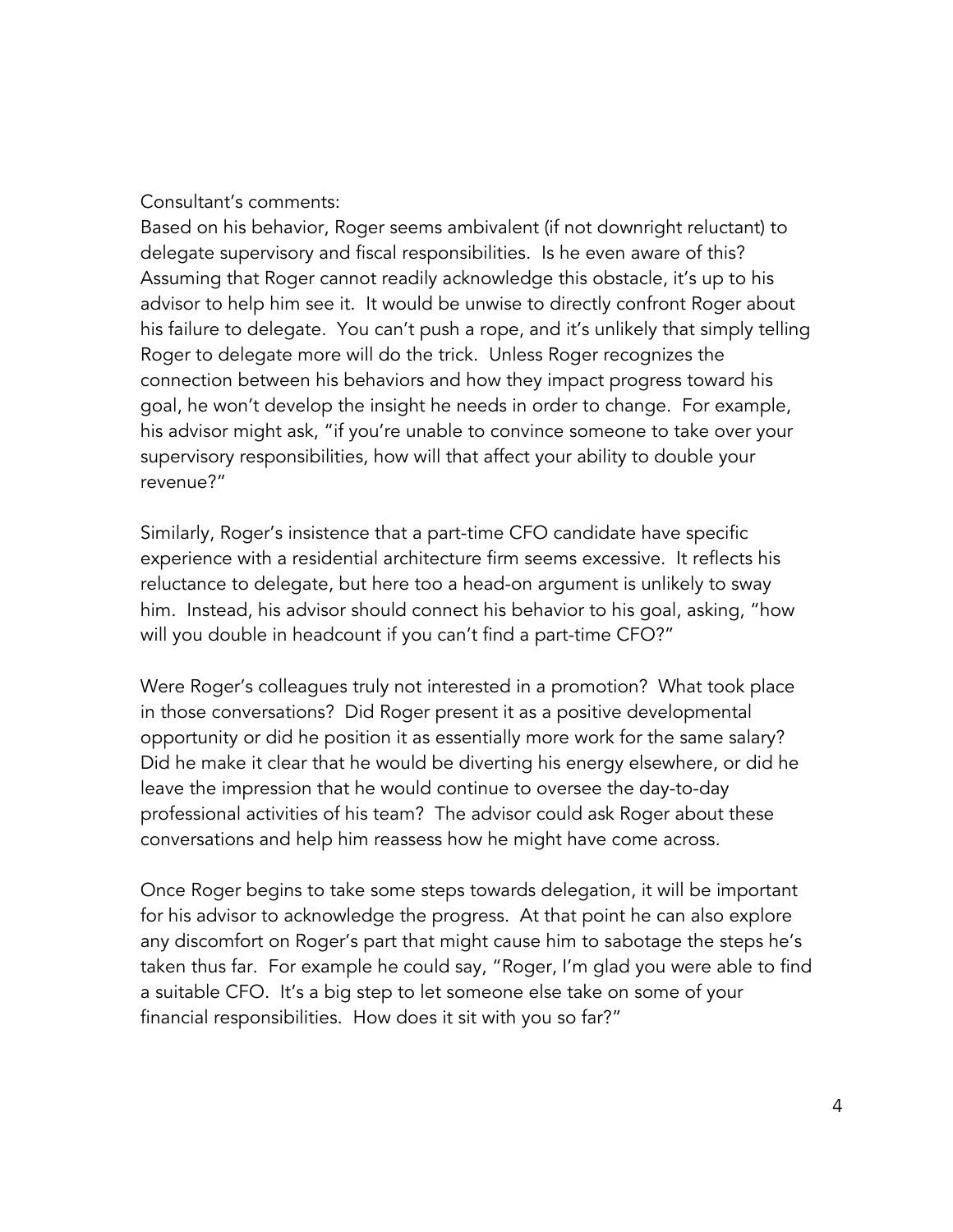# Rejecting bankruptcy

### The Situation:

Carl and his wife Janice had always dreamed of someday moving to the bucolic, rolling hills of southwest Wisconsin. When Carl's job as an executive in the hospitality industry was eliminated, he and Janice made the decision to buy a 75-year-old inn located outside of Prairie du Chien. Their due diligence was thorough and the couple quickly settled into the business.

Unfortunately their vacancy rate was significantly higher than anticipated. Three consecutive warmer-than-average winters caused a drop in cross-country skiers in the area and budget cuts caused the closing of a nearby bike path. Carl and Janice remained optimistic as guests consistently posted glowing reviews about their property on various travel websites.

The numbers, four years into their endeavor, told a different story. Their business advisor reminded them that they were facing a balloon payment on their five-year mortgage. Repairs and upgrades to the inn had depleted all of their other available credit, and it was unlikely they would be able to affordably refinance the mortgage in the coming months.

Their advisor recommended that they consider bankruptcy. Carl, usually an equanimitable sort, angrily rejected the idea. As their advisor tried to walk the couple through the numbers once again, Carl curtly ended the meeting saying, "I'm not the sort of person who walks away from his commitments." Their advisor was at a loss about how to help Carl. It was like watching a train wreck unfold in slow motion.

### Consultant's comments:

Because of the personal meaning Carl attached to the concept of bankruptcy, he is having difficulty looking at the situation rationally. It might be helpful for the advisor to probe for more information, saying "Carl, not only are there different types of bankruptcy, but the word itself means different things to different people. Tell me more about what it means for you."

Carl likely sees bankruptcy as a moral failing, as a statement about his worth now (financially and as a person), rather than as a vehicle for getting back on track. He may view it as a publicly visible sign that he has made costly mistakes and has failed as a businessperson.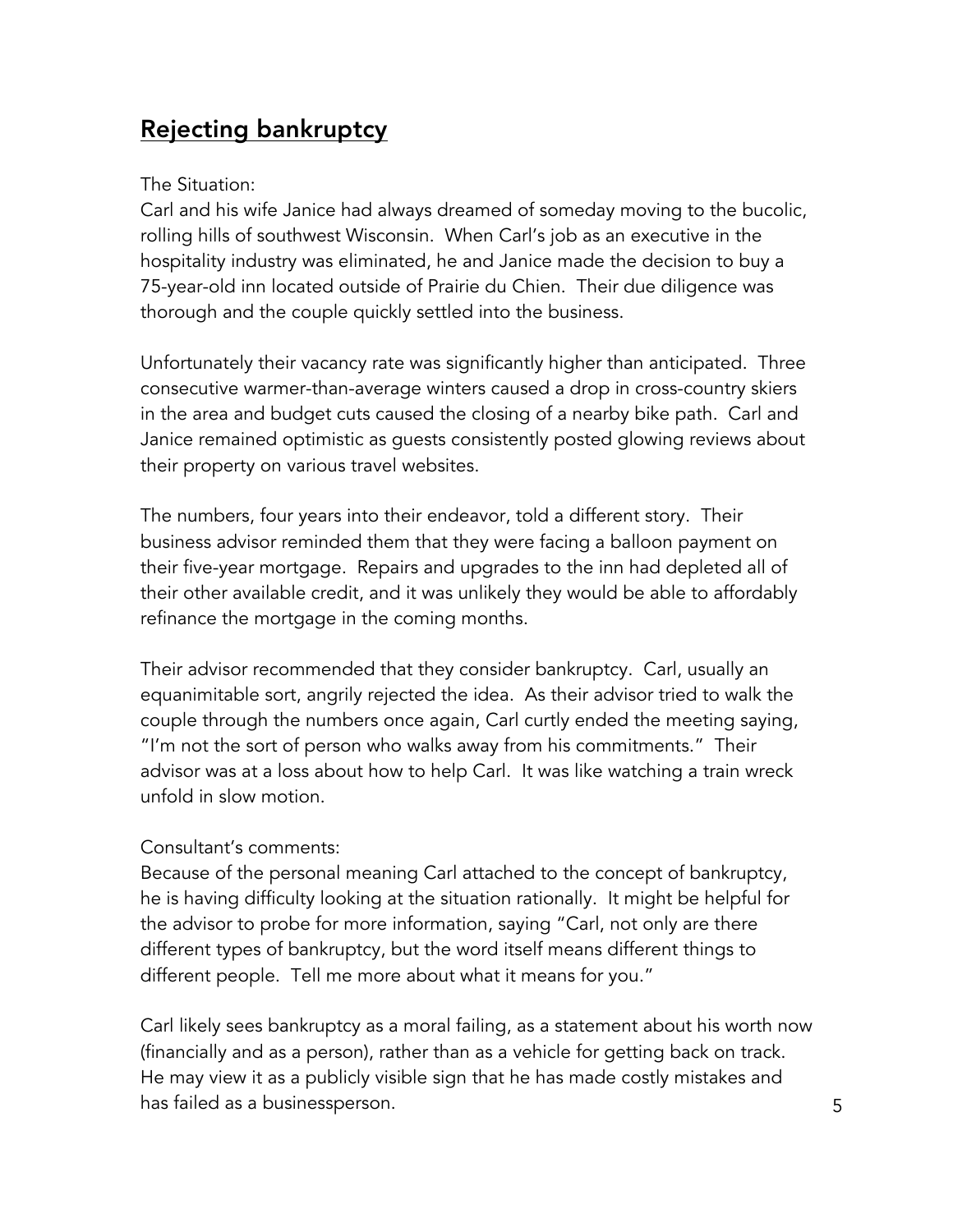To the extent that Carl believes that bankruptcy is a negative reflection about his character, he will be unable to embrace it as a means for steering through this predicament. He is focused on the word "bankrupt" as a label, rather than thinking about bankruptcy as a tool that can ultimately help him meet his commitments. Carl's advisor should point out this distinction, saying "there's a subtle but important difference between the word "bankrupt" versus the word "bankruptcy"; I wonder if you're applying all of your thoughts and ideas about the former to the latter."

It is also possible that Carl is struggling with the second chance that bankruptcy might afford him. Carl may have long-held beliefs that people don't deserve a second chance. This strict mindset is usually attached to rather rigid notions of blame and justification (e.g. those who foul up deserve what they get). The advisor should remind Carl that his business decisions were sound, and that no reasonable person can be blamed for the adverse effects caused by an extended period of unseasonably warm weather. The advisor might add, "don't you think that your employees deserve a second chance?"

Carl's exposure to business people who declared bankruptcy might be limited, and/or skewed in a very negative fashion. His advisor could explore this by saying "tell me about bankruptcy arrangements you've heard about." In Carl's mind, the most vivid example might be a memory from his youth about an unscrupulous neighborhood business owner who declared bankruptcy and then skipped town. If all parties are open to it, the advisor might introduce Carl to other business owners who used bankruptcy as a tool to regain their footing after the ground shifted beneath them.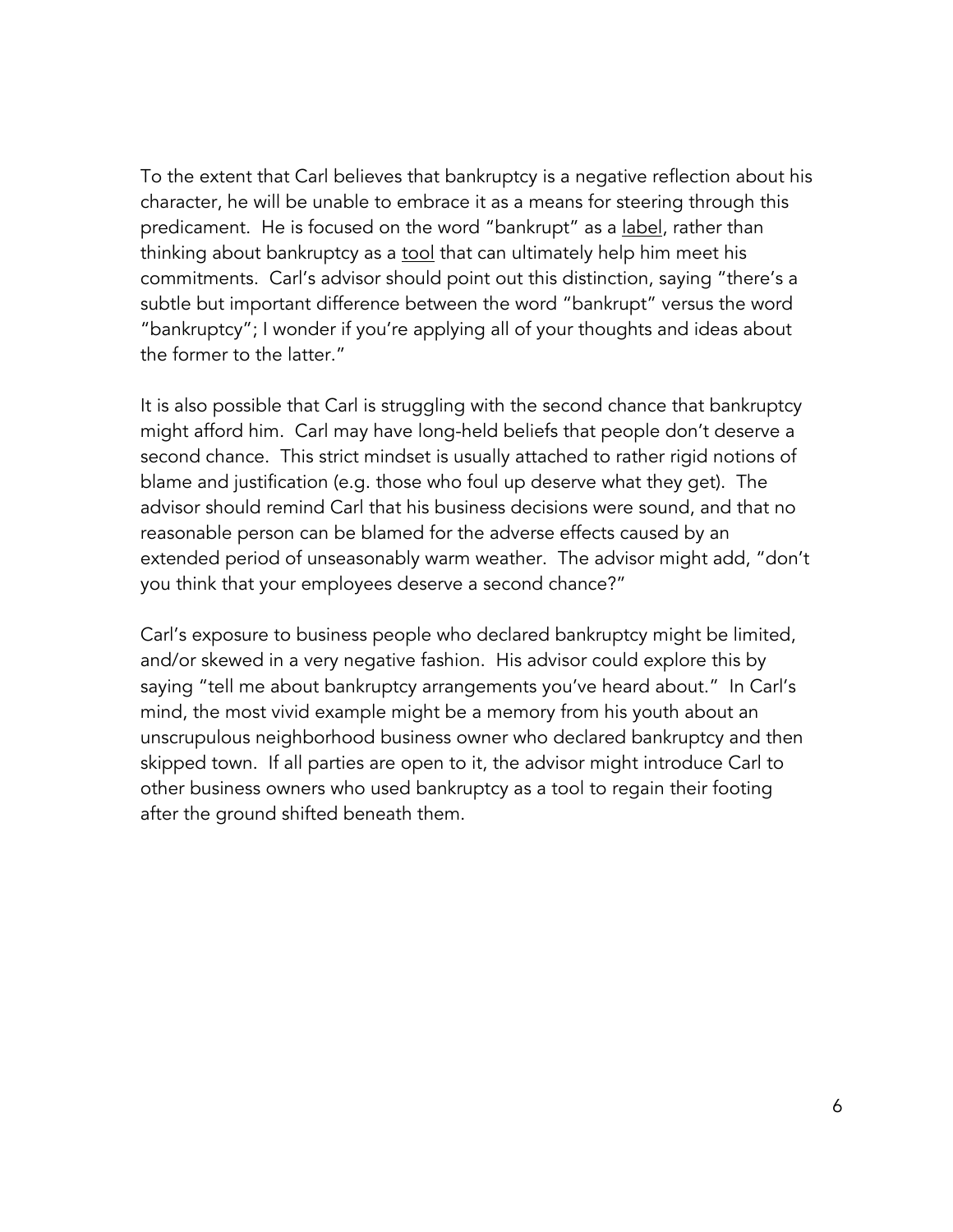### No exit plan

### The Situation:

Jerry is the founder and president of a disaster cleanup service. His firm employs thirty people across two locations in Northwest Indiana. One office specializes in hazardous chemical spills and the other serves residential customers who have water or smoke damage. Jerry is 62 years old, and for some time he has resisted his business advisor's efforts to discuss succession planning.

Jerry has a senior manager at each location, but he dismisses the idea of promoting either of them to president. He believes that they simply don't have what it would take to run the company if he stepped down. Jerry is reluctant to sell the business because he is convinced that a new owner would undoubtedly consolidate the two locations, modifying operations in a way that Jerry fundamentally disagrees with.

Jerry also figures that he would also need to stay on for at least six months after the sale, and based on his father's experience he knows that would make him miserable. Decades earlier his dad sold his furniture store to a large chain, and he was in fact miserable working there for the short period required. Jerry's business advisor is concerned. He worries that Jerry's failure to plan for the future will lead to a negative outcome for Jerry, his family, and for his employees.

### Consultant's comments:

If you're a business owner, in the future you won't be. It's just that simple. There is no escaping the reality that eventually you will exit from your business. And yet very few business owners engage in proactive exit planning, failing to establish arrangements for a thoughtful transfer of ownership that protects their interests and the interests of other stakeholders including employees, vendors, and valued clients. There are many psychological obstacles that prevent business owners from planning for the future.

In Jerry's case he is operating under assumptions that may not be entirely true, and his advisor ought to challenge him. For example, just because Jerry believes that his managers aren't presidential material doesn't make it so. He has done nothing to test his belief, such as giving them stretch assignments to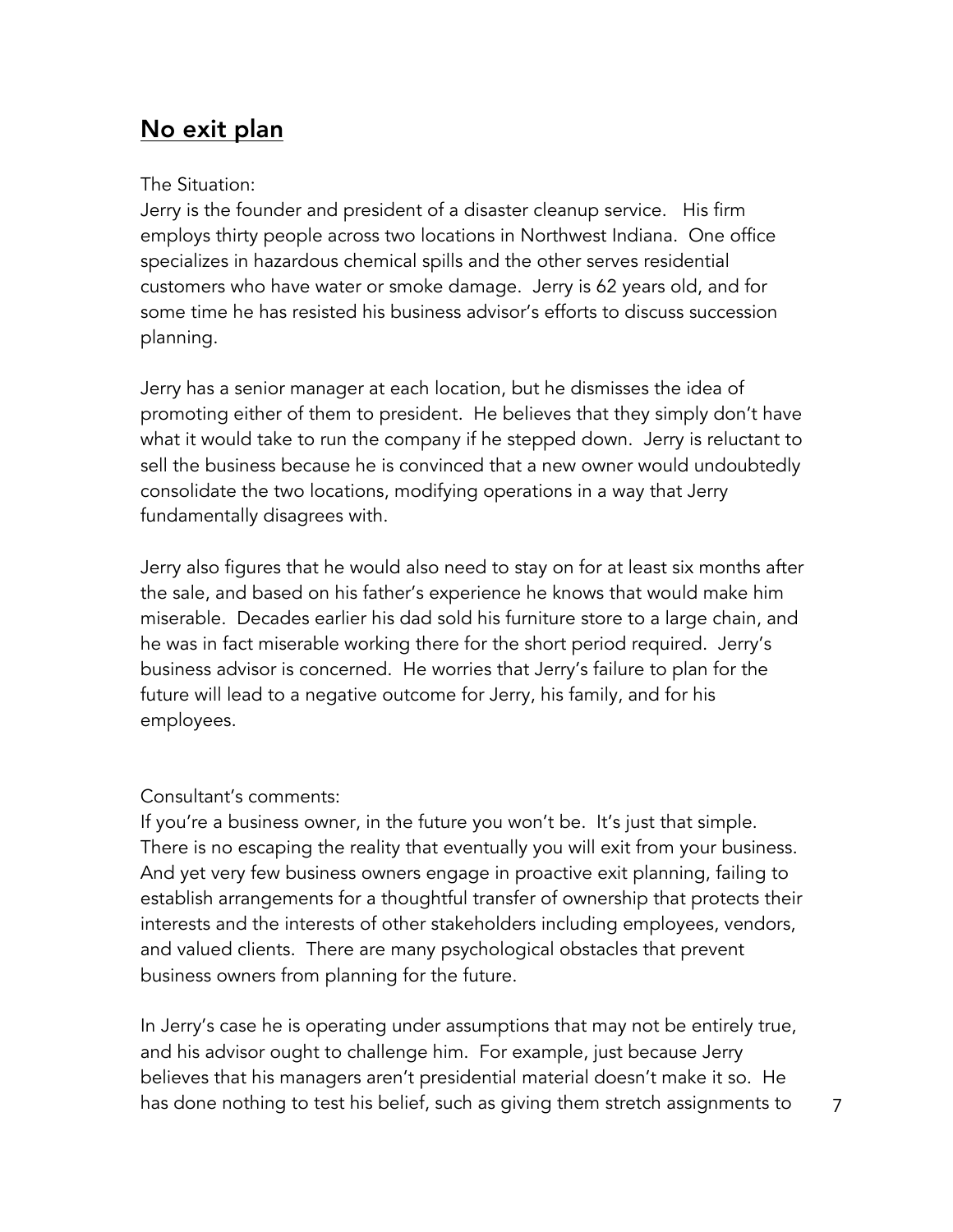help them develop executive skills. He has not provided them with any executive education opportunities. He has not arranged for any sort of talent assessment to determine their potential to step into an executive role, nor has he provided executive coaching to help them up their game.

Similarly, Jerry is assuming that a buyer will take the business in a fundamentally new direction by consolidating operations and that he will be miserable working for the new owners. Psychologists refer to this as "fortune telling". Unfortunately, our confidence regarding our ability to predict the future is often much greater than our accuracy. Jerry is overlooking the possibility that he might actually find it interesting working under such circumstances. By basing his assumption on what he witnessed with his own father, Jerry has fallen victim to a cognitive error known as the *availability bias* (Kahneman, 2011). His father's situation was easily called to mind (more *available*), and therefore it carries greater weight for Jerry and makes it harder for him to recognize and acknowledge the possibility that the post-sale arrangement could turn out far more positively. His advisor ought to make this explicit by saying:

"Jerry, what your dad went through was truly unfortunate. We can use your father's experience to help us plan wisely, but we shouldn't think of it as representative of the majority of post-sale circumstances. If we're thoughtful about how we structure things, there's no reason for you to end up being miserable."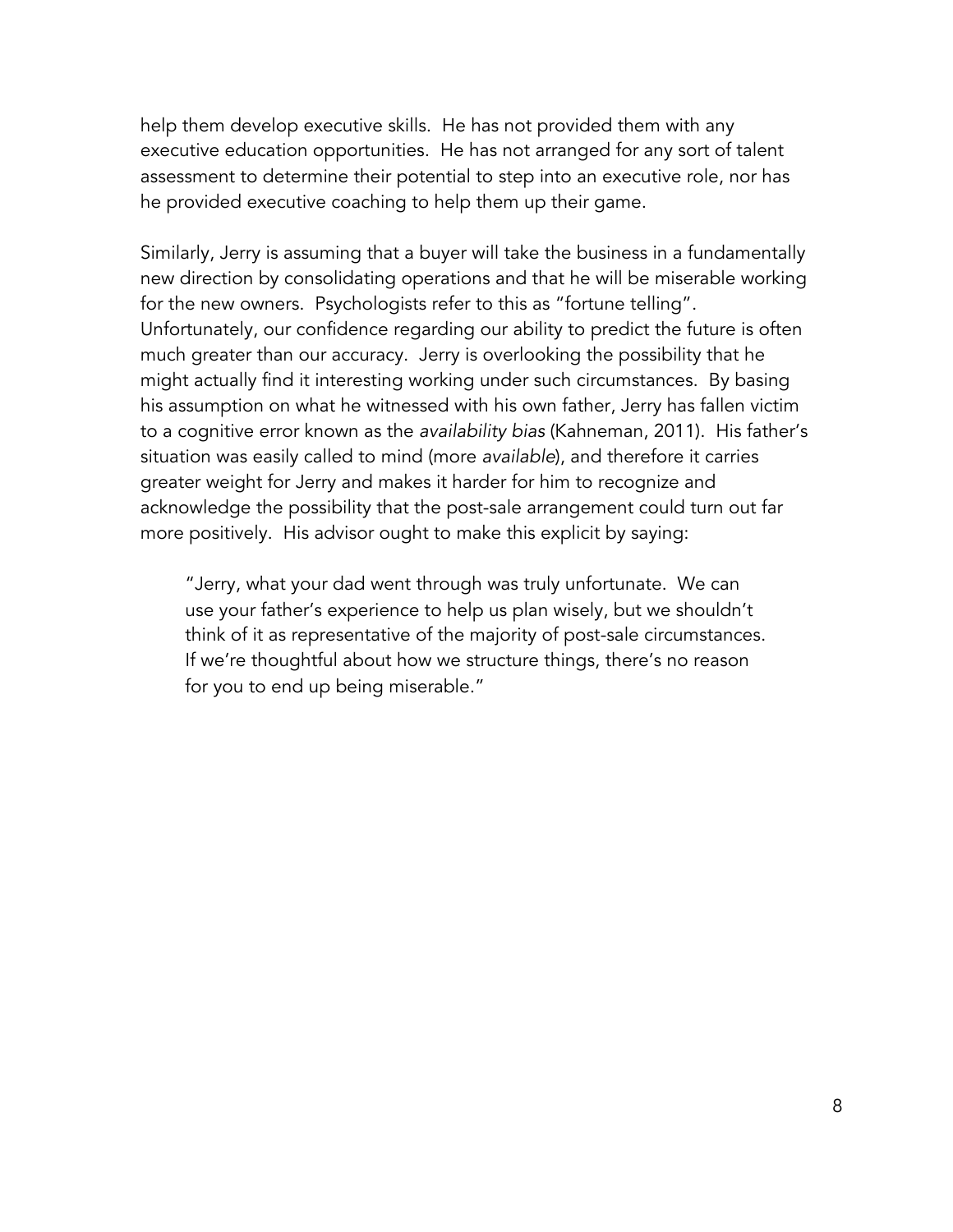### Remaining in control

### The Situation:

Alan is a 72-year-old businessman who sells construction equipment to the scrap metal and road building industries. He loves selling and he has no plans to stop. Yet over the past five years he wasn't doing the same volume of sales and his bank was pressuring him to repay a substantial loan. Alan was confident that he could "make a few big deals" and buy more time with his lender.

A combat veteran of WWII, Alan had overcome far more challenging circumstances than this. He had weathered multiple recessions and he even bounced back from bankruptcy in the 1980's, repaying his creditors in full. Alan was convinced that he could remain in business by virtue of his connections; he would continue to link buyers and sellers because he knew so many people in the industry. Of course the Internet had changed the marketplace dramatically; customers and suppliers found one another almost instantly online.

Alan's banker suggested that he try using the Internet as a resource to buy and sell equipment. Alan agreed, and he hired an assistant to set up his email and build a rudimentary website. Unfortunately, the outcome was nothing more than an online chart listing machinery and prices.

### Consultant's comments:

People like to be in control of their circumstances. For example, research has shown that people will tolerate more pain if they believe it is predictable and that they can control the pain themselves (Geer, Davison, & Gatchel, 1970; Leahy, 2001). One way that Alan retained control was by hiring an administrative assistant who was nearly as computer illiterate as he was. As much as he claimed to want a web presence, he couldn't tolerate turning over control to someone who might take his operations online.

If an advisor is brought in to help bring Alan's business online, that individual will need to spend considerable time gaining Alan's trust. The key will be to find ways for Alan to remain involved and feel in control. Alan will also need reassurance that his approach to doing business can find expression on his website and that his digital presence will reflect his real world values.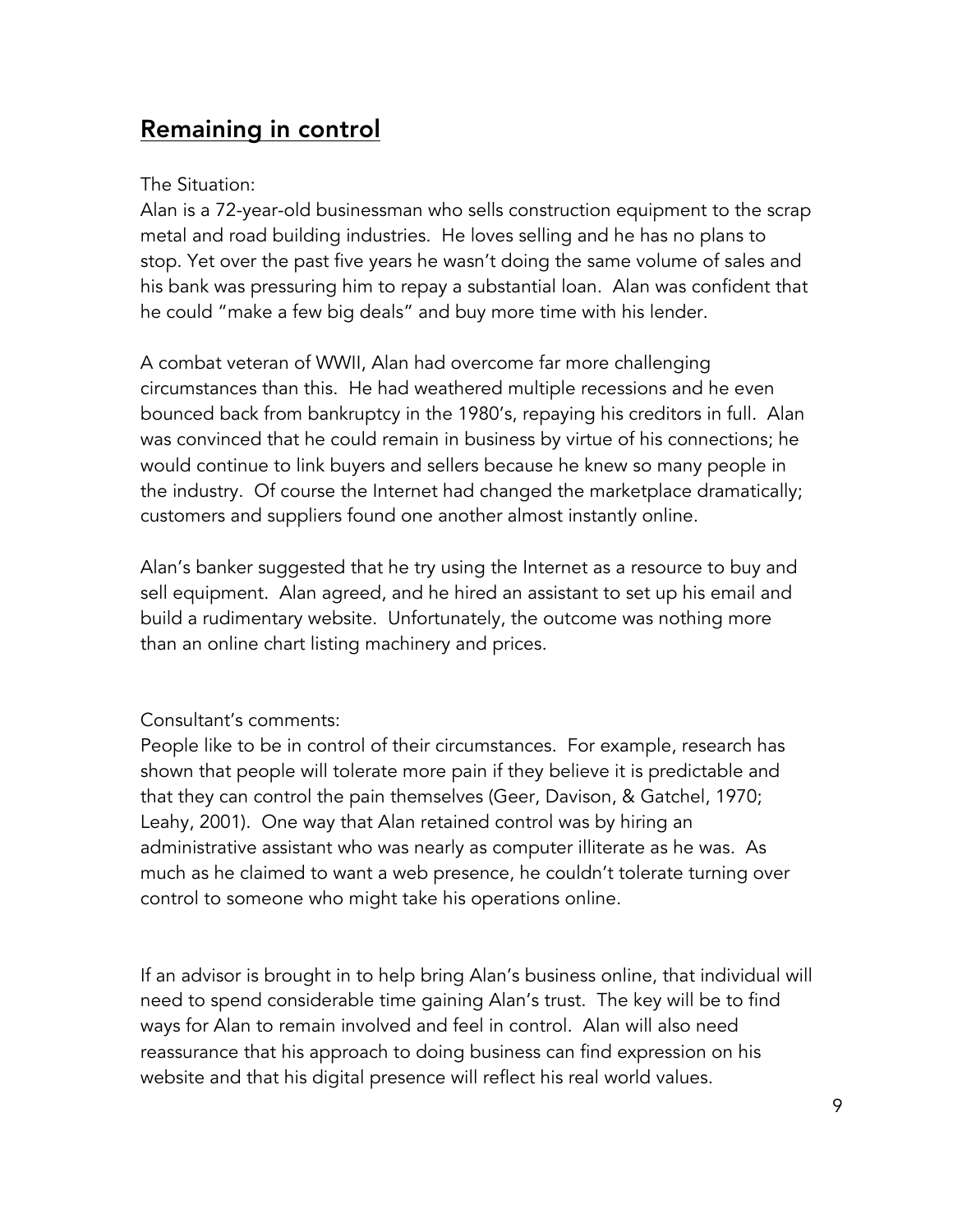The advisor should ask Alan to describe his approach to sales, his thoughts about pricing, and his philosophy about engaging customers. He should then speak with Alan about ways in which his website can incorporate his style. For example, if Alan always got a kick out of negotiating and if he has a knack for winning over new clients, then it might make sense to post some of his inventory with the phrase "call for a quote" rather than listing a set price. Once Alan feels secure that his website really represents his firm, he will probably feel more comfortable with other aspects of doing business online (e.g. advertising certain pieces of machinery on industry websites).

### Risk Aversion

### The Situation:

Shelly is the owner of a small company that produces custom laminated countertops. Several local architecture and construction firms relied on her products for their office build-out and retail projects. Shelly's clients kept her very busy, to the point that she had a significant backlog of orders. Her business advisor pointed out that by operating a second shift she could make full, more efficient use of her facility, keep her clients satisfied, and potentially boost her profits.

Shelly recognized the logic of her advisor's suggestion, but she was reluctant to take this step. Her mind swirled with "what if's", all of them negative. What if she couldn't find skilled workers who wanted to work second shift? What if customer demand eroded shortly after she brought a second shift of employees on board? What if there was a production problem during the evening when she wasn't there? What if she couldn't keep up with the HR details (and potential headaches) that would arise from doubling her workforce?

Shelly's advisor gently tried to steer her back to looking at the opportunity costs she would incur by not ramping up to meet demand. He reminded her that customers might walk if the backlog of orders persisted. Shelly listened quietly. In her mind she felt trapped. She didn't want to alienate her clients, but adding a second shift simply felt too risky.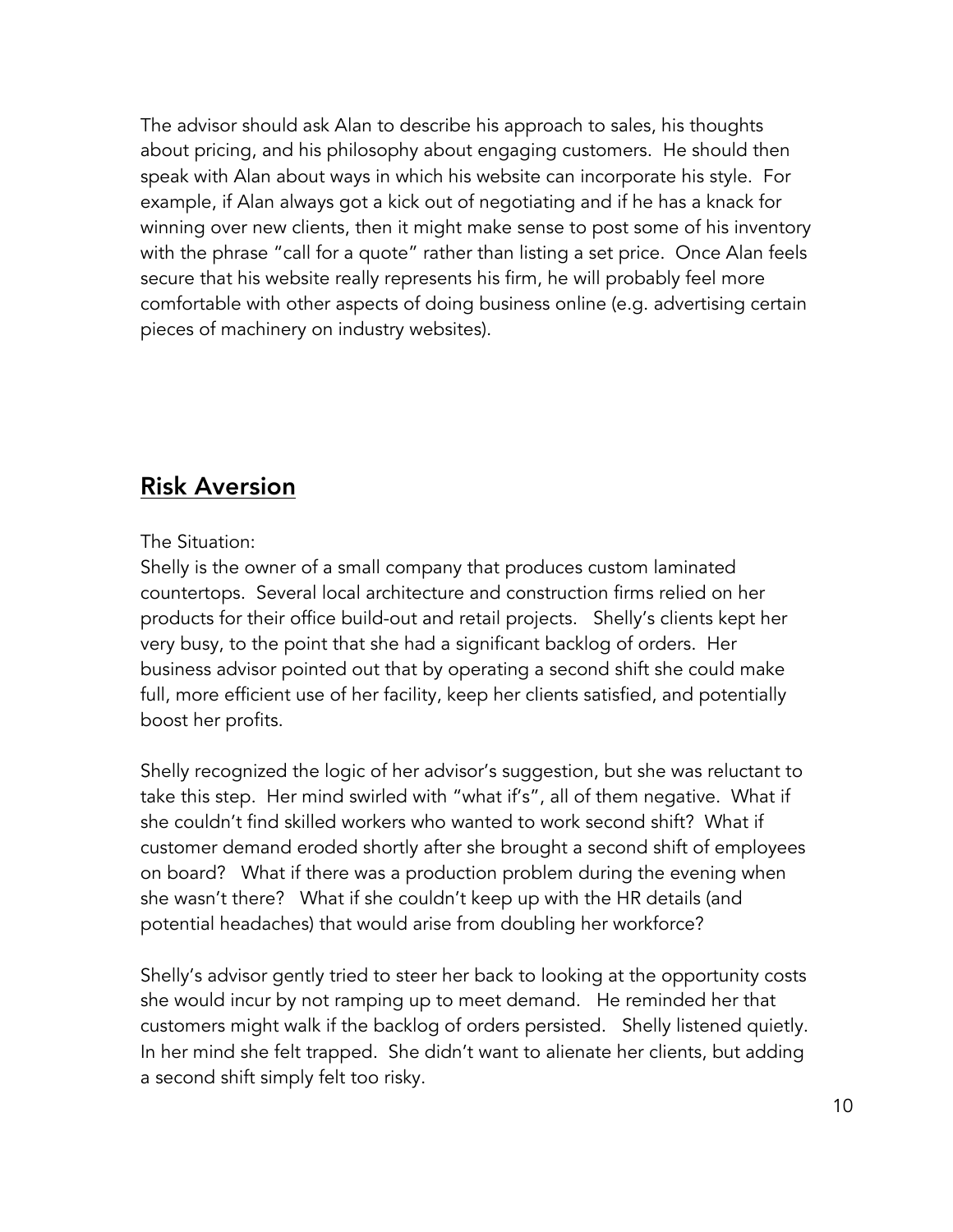### Consultant's comments:

In some respects, highly risk-averse people like Shelly resemble those who struggle with depression. For example, their decision-making stance anticipates and expects loss, they emphasize costs rather than balancing them with benefits, they focus on the near term, and they don't readily recognize past gains. Depressed people tend to underestimate their resources for dealing with a challenge. It's hard for Shelly to recognize that she has the skills to recruit and hire second shift employees. She seems to have overlooked the fact that several times in the past she successfully weathered changes in demand by adjusting her headcount. Her advisor should remind her that history suggests she is more resourceful than she thinks.

Depressed people tend to treat the *possibility* of loss as if it is a *probability* (Leahy, 2001). Losses are not discrete and compartmentalized; they cascade and lead to further problems. Shelly was convinced that the HR challenges would spiral beyond her control. Her advisor might ask her to consider "what is the likelihood that it would really become overwhelming, and what could you do before that happened?" The advisor might suggest that Shelly set up informational meetings with a couple of HR consultants ahead of time so that she would have a resource available if she needed assistance.

Shelly was worried about what would happen if a production problem arose when she wasn't there. Shelly pointed out a couple of incidents that occurred while she was away, once while vacationing in Europe and once while she was helping her parents move. Shelly is selectively focusing on negatives. By doing so she is overlooking the fact most of the time production flows smoothly without any serious glitches. Her advisor could remind Shelly that the problems she noted were eventually resolved by her staff, and given the volume of work the firm handles production problems have actually been few and far between.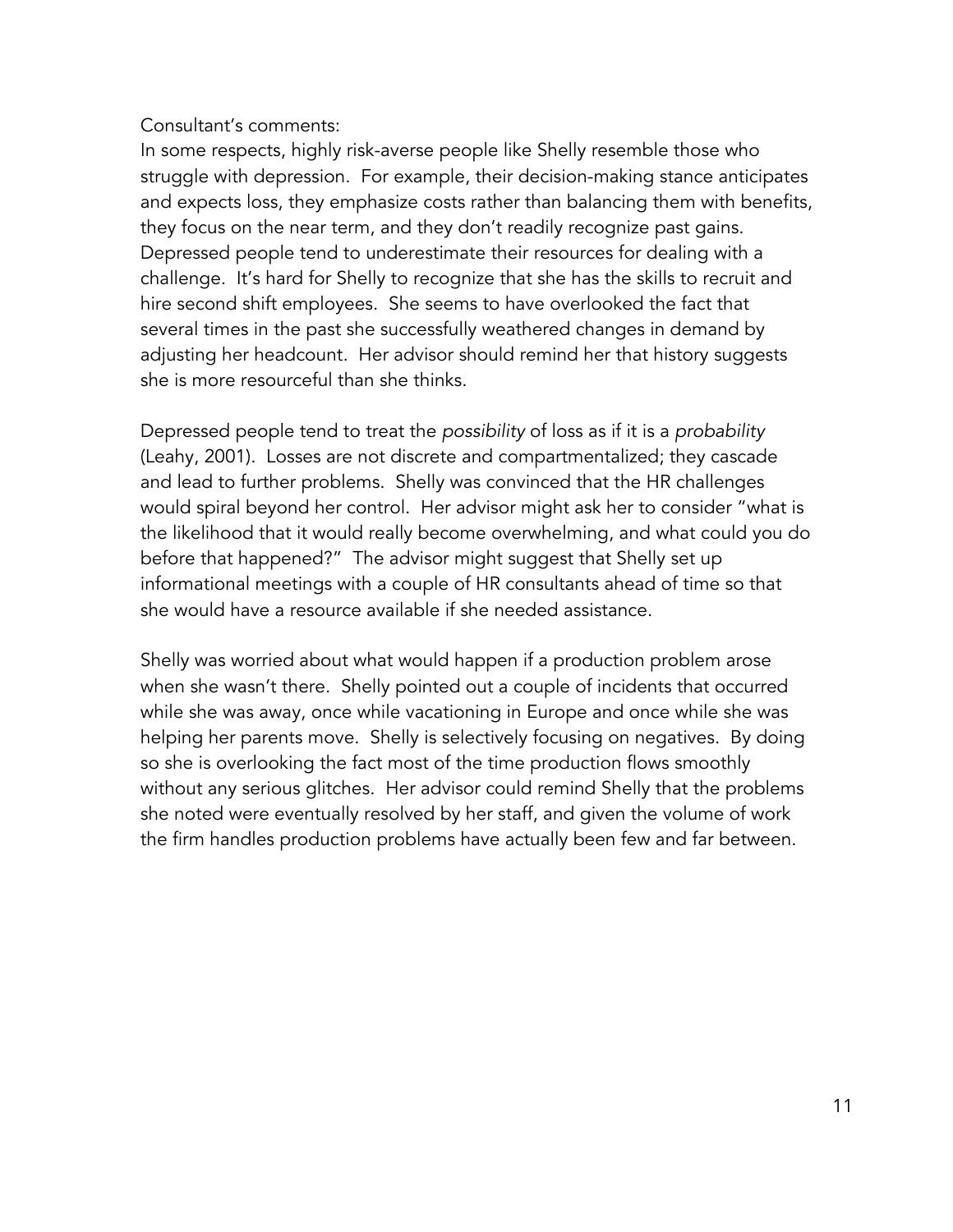### Commitment to sunk costs

### The Situation:

Tom and his business partner Lori own a farm and garden equipment dealership located beyond the suburbs of Chicago. Eight years ago they sensed that they were in the path of future housing growth, and they felt even more sure when a new interchange was funded linking their road with the nearby highway. They decided to shift their product mix, shedding their inventory of large farm tractors and focusing on home landscaping equipment. They invested a substantial sum renovating and expanding their office so that they could display indoors their inventory of garden tractors and zero turn riding lawn mowers. Within a couple of years this strategy seemed to be paying off and they developed an emerging reputation among area homeowners.

What Tom and Lori hadn't anticipated is that two "big box" retailers would soon build stores within a mile of the interchange. In addition to selling similar lawn care equipment for less than Tom and Lori, they also stocked a huge array of other home gardening products.

As their equipment sales started to decline, they met with their business advisor to discuss their options. Lori suggested that they change their approach. She felt that that since they couldn't compete on price their best option was to upgrade and expand their service capability, something the competition didn't offer. Tom argued that Lori's plan would be too costly to implement and that it would distract them from their focus on sales. He felt that they should launch an aggressive marketing campaign, shave their prices, and expand their inventory so that they could offer more variety than the big box competition. He made it clear to Lori that having invested so much thus far, he couldn't imagine switching gears. Their advisor was skeptical about Tom's idea but they all agreed to give it a try and reconvene in six months.

After six months there was no evidence that Tom's plan was producing any results. Lori was convinced that they had made a mistake. The expanded inventory and marketing blitz wasn't bringing more customers in the door, and one of the big box stores was matching their price on a popular line of mowers. Tom was unmoved. He argued with Lori and the advisor to give his plan another six months. "We've put money, time, and energy into this approach and we have to give it enough time to work. If we stop now, it means that everything we did so far is totally wasted!"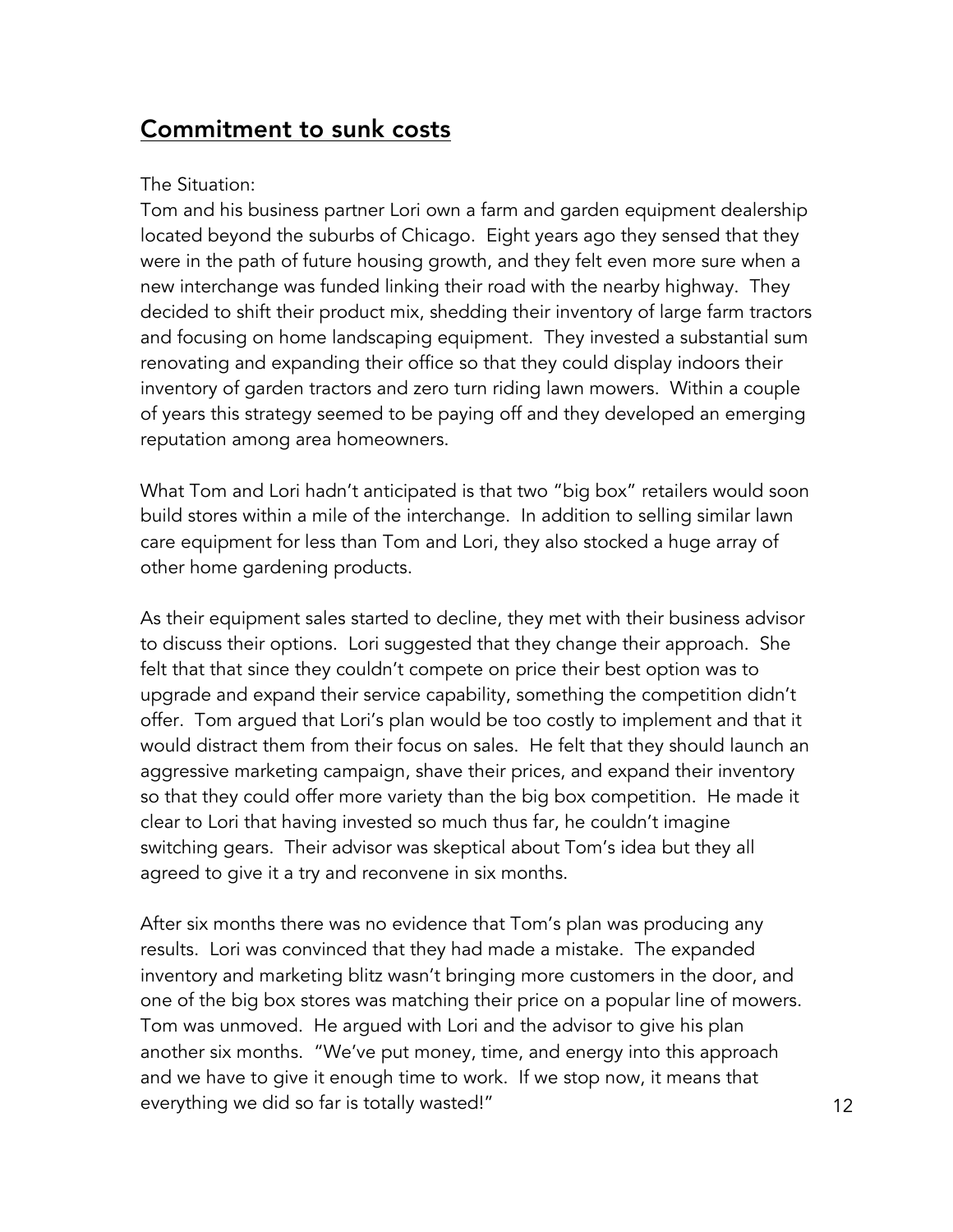Consultant's comments:

Tom has made a big investment over time, but he is fixated on sunk (prior) costs rather than clearly evaluating the future benefits of his plan. According to Leahy (2001) people can become less fixated on sunk costs if they attribute part of the original decision to someone else. Tom may be able to break loose from the sunk cost trap if his advisor reminds him that everyone agreed to give his plan a 6-month try.

Even so, it will be tough for Tom to acknowledge that his 6-month plan was a mistake that compounded their problem. Tom's advisor needs to reassure him that although his plan didn't work out, it doesn't mean that he is foolish or that his decision-making is impaired. He could add,

"Given what you knew at the time, it was reasonable to focus on the residential market. But conditions changed, you have different information now, and that's why it's important to reevaluate things with an eye to the future. If we conclude that your 6-month plan is not worth pursuing further, that doesn't mean everything was a total waste. Your original decision to pursue residential customers still makes sense, but Lori's service-oriented idea might help you attract more of them."

If Tom is still clinging to his sunk cost argument, his advisor might look for an opening to share this observation:

"It looks to me like you're trying to make the unworkable finally work. Is it possible that you might be throwing good money after bad? We can determine how to proceed based on the past, or we can make this decision by examining the costs and benefits moving forward. Which approach do you think will lead to a better business decision?"

## Final Remarks

It can feel frustrating when clients come to us for our best professional advice and then behave as if they never heard a word of it. Your clients will rarely make financial decisions based on the numbers alone. Each decision carries with it some degree of personal, psychological meaning that may not coincide squarely with the advice you're providing. If you can discern and make allowance for the psychological factors at play, you'll have a better chance of helping your clients act on your good counsel.